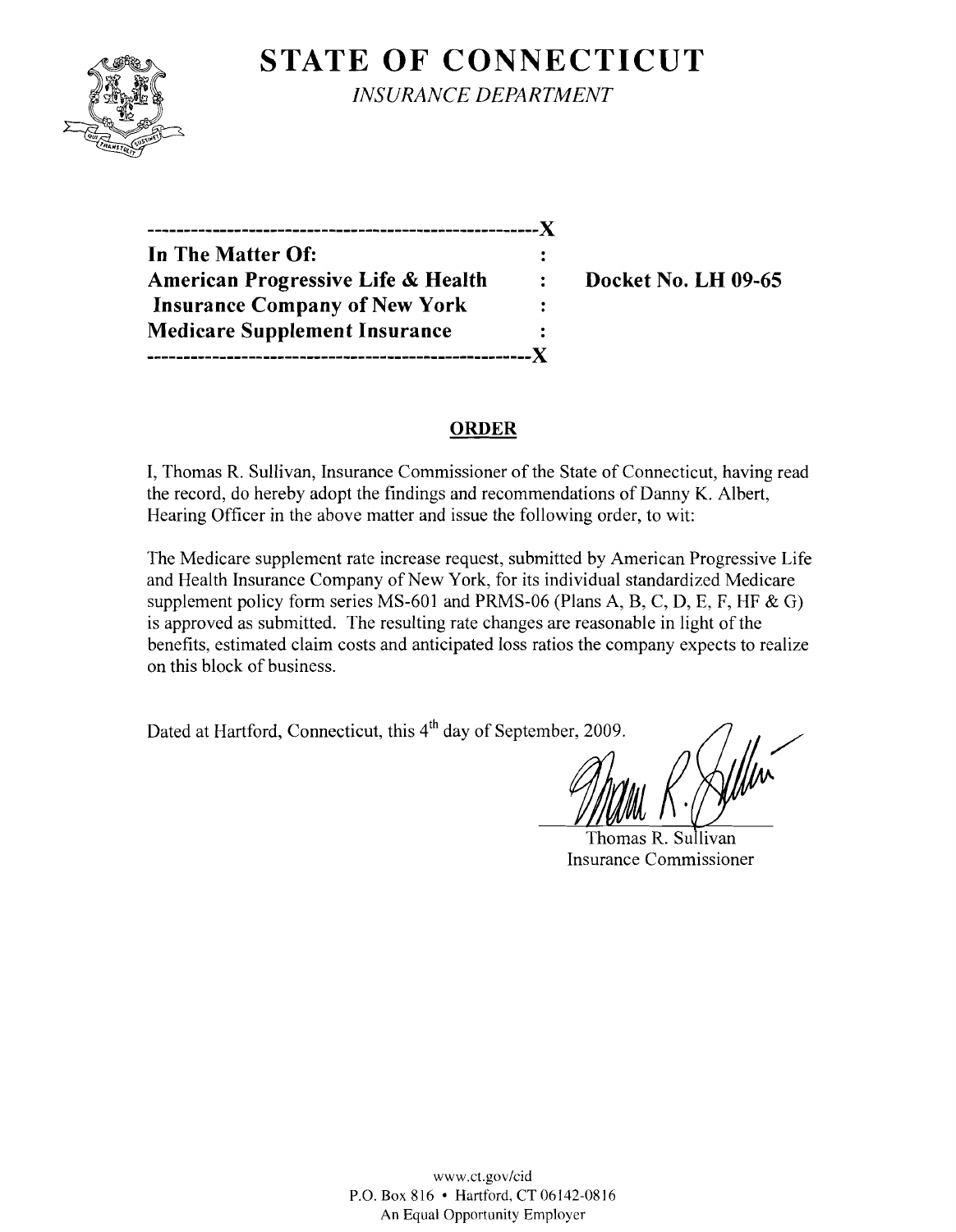# **STATE OF CONNECTICUT**



*INSURANCE DEPARTMENT* 

| In The Matter Of:                              |  |
|------------------------------------------------|--|
| <b>American Progressive Life &amp; Health:</b> |  |
| <b>Insurance Company of New York</b>           |  |
| <b>Medicare Supplement Insurance</b>           |  |
|                                                |  |

**Docket No. LH 09-65** 

### **PROPOSED FINAL DECISION**

## 1. **INTRODUCTION**

The Insurance Commissioner of the State of Connecticut is empowered to review rates charged for individual and group Medicare supplement policies sold to any resident of this State who is eligible for Medicare. The source for this regulatory authority is contained in Chapter 700c and Section 38a-495a of the Connecticut General Statutes.

After due notice a hearing was held at the Insurance Department in Hartford on August 25,2009 to consider whether or not the rate increase requested by American Progressive Life and Health Insurance Company of New York on its individual standardized Medicare supplement business should be approved.

No members from the general public attended the hearing.

No Company representatives from American Progressive attended the hearing.

The hearing was conducted in accordance with the requirements of Section 38a-474, Connecticut General Statutes, the Uniform Administrative Procedures Act, Chapter 54 of the Connecticut General Statutes, and the Insurance Department Rules of Practice, Section 38a-8-l et seq. of the Regulations of Connecticut State Agencies.

A Medicare supplement (or Medigap) policy is a private health insurance policy sold on an individual or group basis, which provides benefits that are additional to the benefits, provided by Medicare. For many years Medicare supplement policies have been highly regulated under both state and federal law to protect the interests of persons eligible for Medicare who depend on these policies to provide additional coverage for the costs of health care.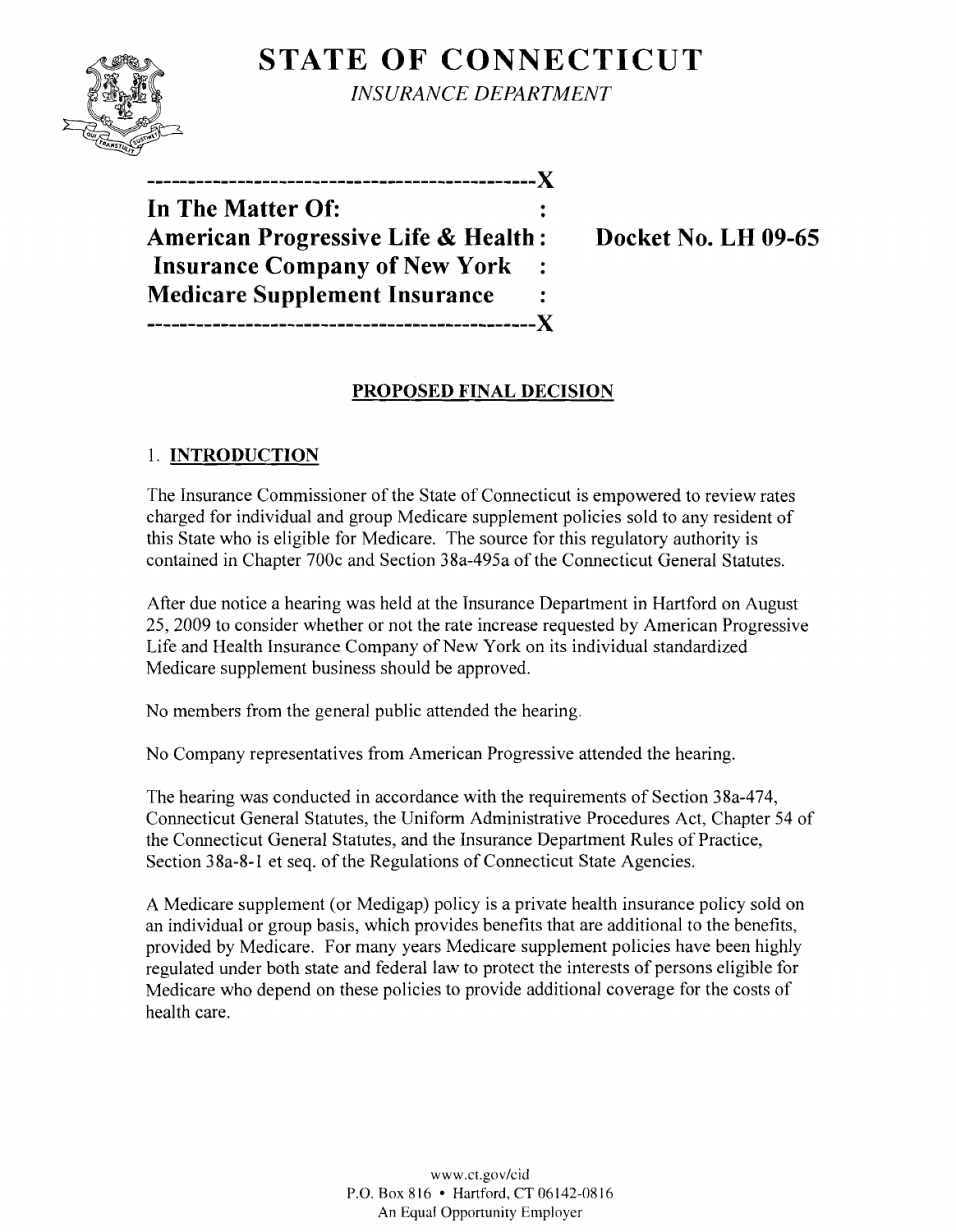Effective December I, 2005, Connecticut amended its program of standardized Medicare supplement policies in accordance with Section 38a-496a of the Connecticut General Statutes, and Sections 38a-495a-1 through 38a-495a-21 of the Regulations of Connecticut Agencies. This program, which conforms to federal requirements, provides that all insurers offering Medicare supplement policies for sale in the state must offer the basic "core" package of benefits known as Plan A. Insurers may also offer anyone or more of eleven other plans (Plans B through L).

Effective January I, 2006, in accordance with Section 38a-495c of the Connecticut General Statutes (as amended by Public Act 05-20) premiums for all Medicare supplement policies in the state must use community rating. Rates for Plans A through L must be computed without regard to age, gender, previous claims history or the medical condition of any person covered by a Medicare supplement policy or certificate.

The statute provides that coverage under Plan A through L may not be denied on the basis of age, gender, previous claims history or the medical condition of any covered person. Insurers may exclude benefits for losses incurred within six months from the effective date of coverage based on a pre-existing condition.

Effective October I, 1998, carriers that offer Plan B or Plan C must make these plans as well as Plan A, available to all persons eligible for Medicare by reason of disability.

Insurers must also make the necessary arrangements to receive notice of all claims paid by Medicare for their insureds so that supplemental benefits can be computed and paid without requiring insureds to file claim forms for such benefits. This process of direct notice and automatic claims payment is commonly referred to as "piggybacking" or "crossover".

Sections 38a-495 and 38a-522 ofthe Connecticut General Statutes, and Section 38a-495a-1O of the Regulations of Connecticut Agencies, state that individual and group Medicare supplement policies must have anticipated loss ratios of 65% and 75%. respectively. Under Sections 38a-495-7 and 38a-495a-IO of the Regulations of Connecticut Agencies, filings for rate increases must demonstrate that actual and expected losses in relation to premiums meet these standards, and anticipated loss ratios for the entire future period for which the requested premiums are calculated to provide coverage must be expected to equal or exceed the appropriate loss ratio standard.

Section 38a-473 of the Connecticut General Statutes provides that no insurer may incorporate in its rates for Medicare supplement policies factors for expenses that exceed 150% of the average expense ratio for that insurer's entire written premium for all lines of health insurance for the previous calendar year.

### II. **FINDING OF FACT**

After reviewing the exhibits entered into the record of this proceeding, and utilizing the experience, technical competence and specialized knowledge of the Insurance Department, the undersigned makes the following findings of fact:

1. American Progressive Life & Health Insurance Company of New York requested the following rate increase for its individual standardized Medicare supplement forms MS-601 and PRMS-06 in the State of Connecticut: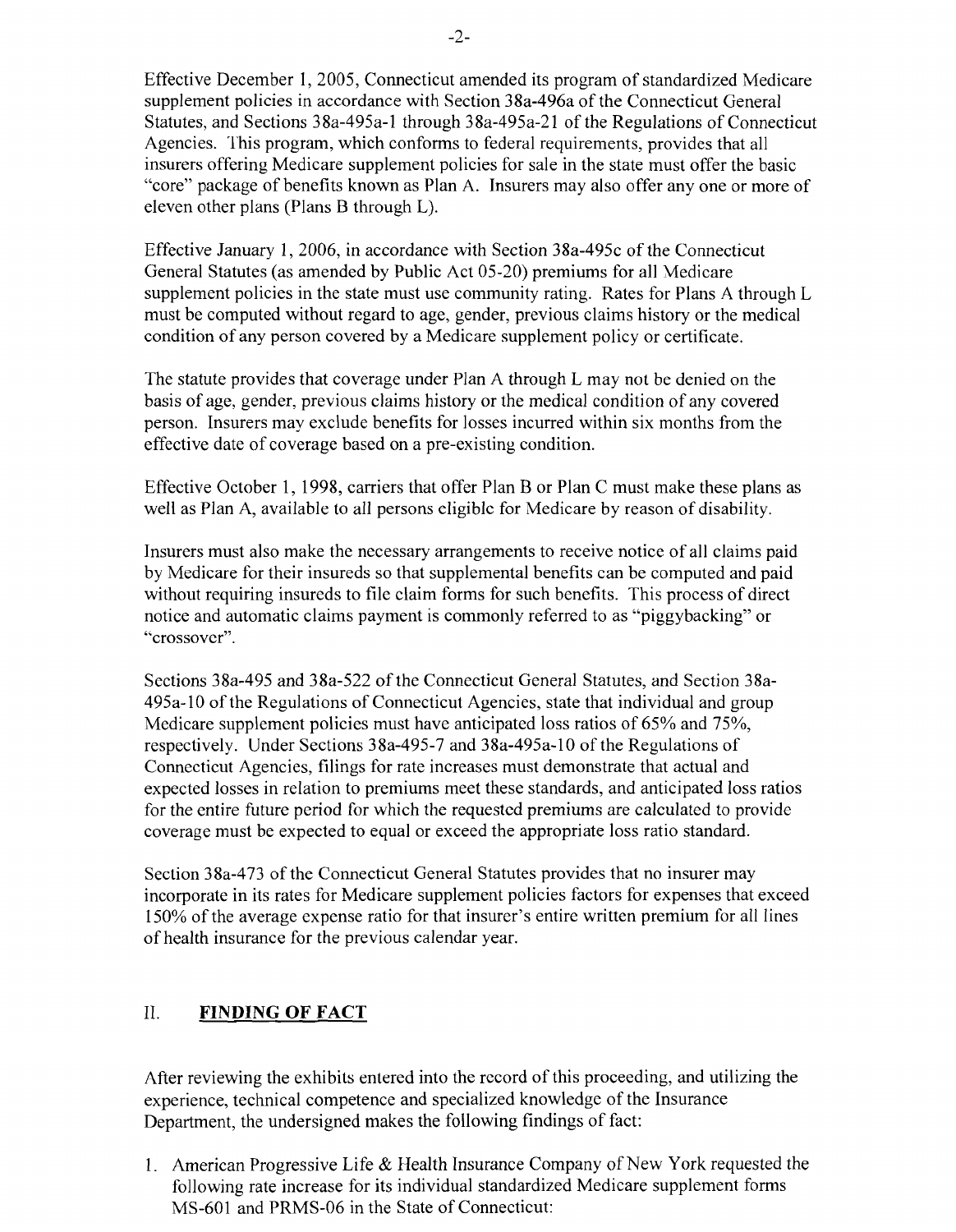| Increase |
|----------|
| 14.5%    |
| 14.5%    |
| 14.5%    |
| 14.5%    |
| 14.5%    |
| 14.5%    |
| 14.5%    |
| 14.5%    |
|          |

- 2. There were 779 policies in-force in Connecticut and 19,505 nationwide as of 12/31/08.
- 3. The most recent approved rate increase was 13.5% for Plans A through E and G and 7.5% for Plan F, with an effective date of  $7/1/08$ . Additionally, a  $10\%$  increase for High Deductible Plan F, with an effective date of  $5/1/2006$  was also approved.
- 4. American Progressive certified that their expense factor is in compliance with section 38a-473, C.G.S.
- 5. American Progressive has conformed to subsection (e) of section 38a-495c, C.G.S. regarding the automatic claim processing.
- 6. According to American Progressive the proposed rates are designed to satisfy the Connecticut statutory loss ratio of 65%.
- 7. The loss ratios on a nationwide basis for 2007, 2008 and inception-to-date, by Plan, are as follows:

| <u>Plan</u>  | 2007 | 2008 | Inception |
|--------------|------|------|-----------|
| $\mathbf{A}$ | 69%  | 72%  | 69%       |
| B            | 72%  | 75%  | 68%       |
| $\mathsf{C}$ | 71%  | 71%  | 73%       |
| D            | 79%  | 80%  | 74%       |
| E            | 62%  | 68%  | 72%       |
| F            | 60%  | 62%  | 68%       |
| High Ded F   | 39%  | 51%  | 47%       |
| G            | 79%  | 80%  | 77%       |
| Total        | 72%  | 74%  | 71%       |
|              |      |      |           |

8. The loss ratios in Connecticut for 2007, 2008 and inception-to-date, by Plan, are as follows:

| <u>Plan</u> | 2007 | 2008 | Inception |
|-------------|------|------|-----------|
| A           | 74%  | 72%  | 99%       |
| B           | 78%  | 68%  | 78%       |
| C           | 80%  | 69%  | 95%       |
| D           | 66%  | 80%  | 79%       |
| Ē           | 53%  | 60%  | 79%       |